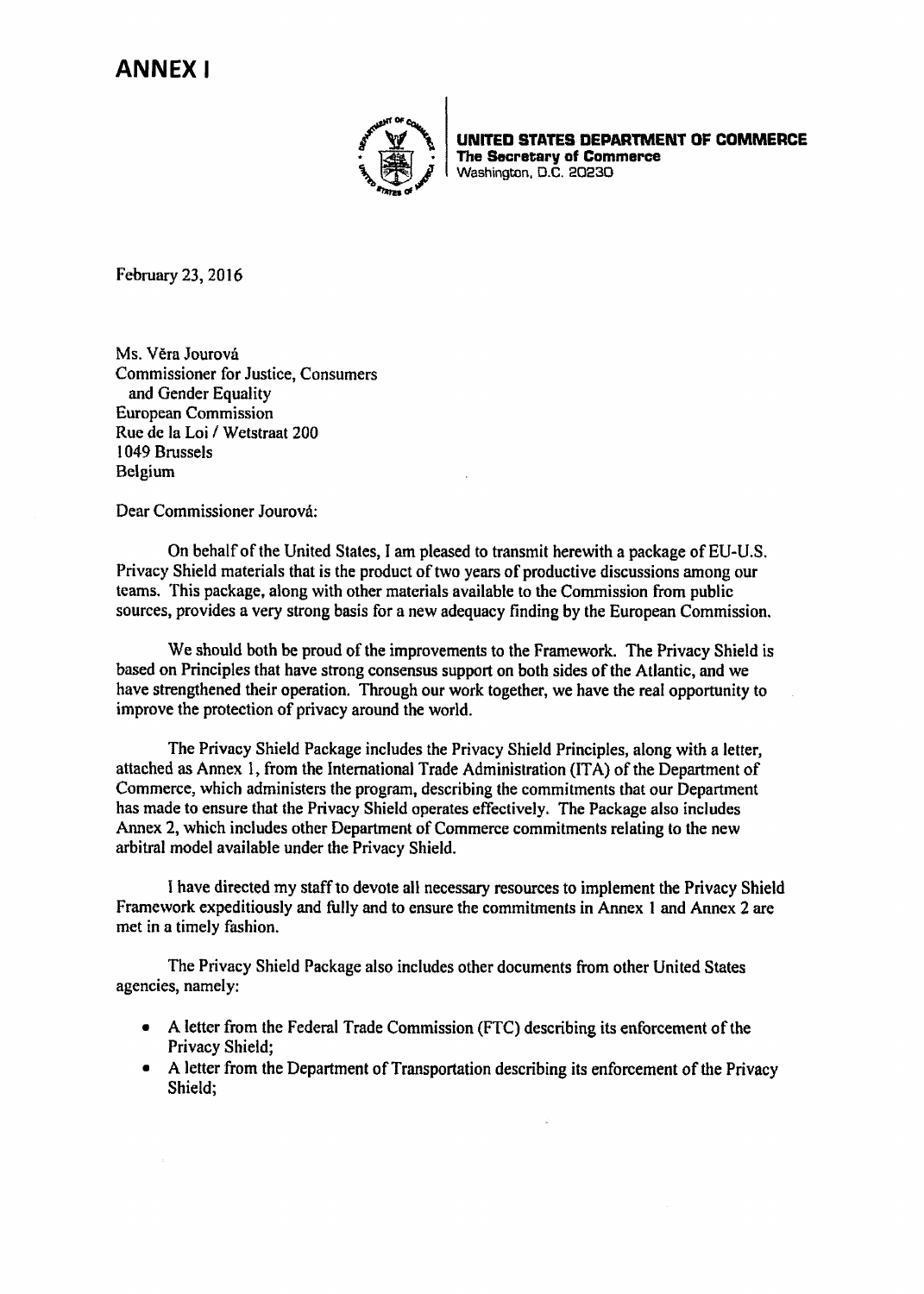- A letter prepared by the Office of the Director of National Intelligence (ODNI) regarding safeguards and limitations applicable to U.S. national security authorities;
- A letter from the Department of State and accompanying memorandum describing the State Department's commitment to establish a new Privacy Shield Ombudsperson for submission of inquiries regarding the United States' signals intelligence practices; and
- A letter prepared by the Department of Justice regarding safeguards and limitations on U.S. Government access for law enforcement and public interest purposes.

You can be assured that the United States takes these commitments seriously.

Within 30 days of final approval of the adequacy determination, the full Privacy Shield Package will be delivered to the *Federal Regisier* for publication.

We look forward to working with you as the Privacy Shield is implemented and as we embark on the next phase of this process together.

Sincerely,

Penny Pritzker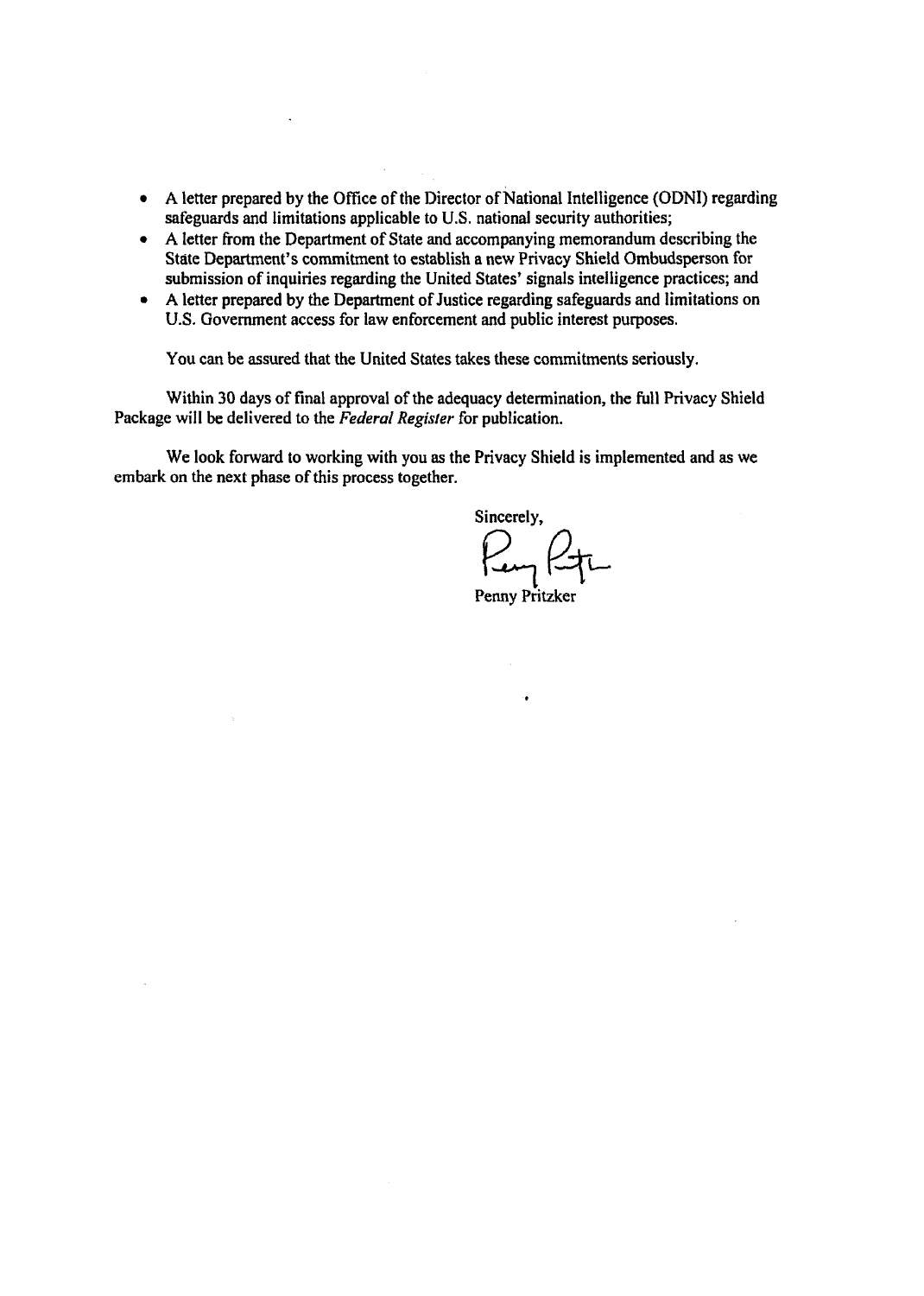

**FEB 2 3 2016** 

UNITED STATES DEPARTMENT OF COMMERCE The Under Secretary for International Trade Washington, D.C. 20230

The Honorable Věra Jourová Commissioner for Justice, Consumers and Gender Equality European Commission Rue de la Loi/Westraat 200 1049 Brussels Belgium

Dear Commissioner Jourová:

On behalf of the International Trade Administration, I am pleased to describe the enhanced protection of personal data that the EU-U.S. Privacy Shield Framework ("Privacy Shield" or "Framework") provides and the commitments the Department of Commerce ("Department") has made to ensure that the Privacy Shield operates effectively. Finalizing this historic arrangement is a major achievement for privacy and for businesses on both sides of the Atlantic. It offers confidence to EU individuals that their data will be protected and that they will have legal remedies to address any concerns. It offers certainty that will help grow the transatlantic economy by ensuring that thousands of European and American businesses can continue to invest and do business across our borders. The Privacy Shield is the result of over two years of hard work and collaboration with you, our colleagues in the European Commission ("Commission"). We look forward to continuing to work with the Commission to ensure that the Privacy Shield functions as intended.

We have worked with the Commission to develop the Privacy Shield to allow organizations established in the United States to meet the adequacy requirements for data protection under EU law. The new Framework will yield several significant benefits for both individuals and businesses. First, it provides an important set of privacy protections for the data of EU individuals. It requires participating U.S. organizations to develop a conforming privacy policy, publicly commit to comply with the Privacy Shield Principles so that the commitment becomes enforceable under U.S. law, annually re-certify their compliance to the Department, provide free independent dispute resolution to EU individuals, and be subject to the authority of the U.S. Federal Trade Commission ("FTC"), Department of Transportation ("DOT"), or another enforcement agency. Second, the Privacy Shield will enable thousands of companies in the United States and subsidiaries of European companies in the United States to receive personal data from the European Union to facilitate data flows that support transatlantic trade. The transatlantic economic relationship is already the world's largest, accounting for half of global economic output and nearly one trillion dollars in goods and services trade, supporting millions of jobs on both sides of the Atlantic. Businesses that rely on transatlantic data flows come from all industry sectors and include major Fortune 500 firms as well as many small and mediumsized enterprises (SMEs). Transatlantic data flows allow U.S. organizations to process data required to offer goods, services, and employment opportunities to European individuals. The Privacy Shield supports shared privacy principles, bridging the differences in our legal approaches, while furthering trade and economic objectives of both Europe and the United States.

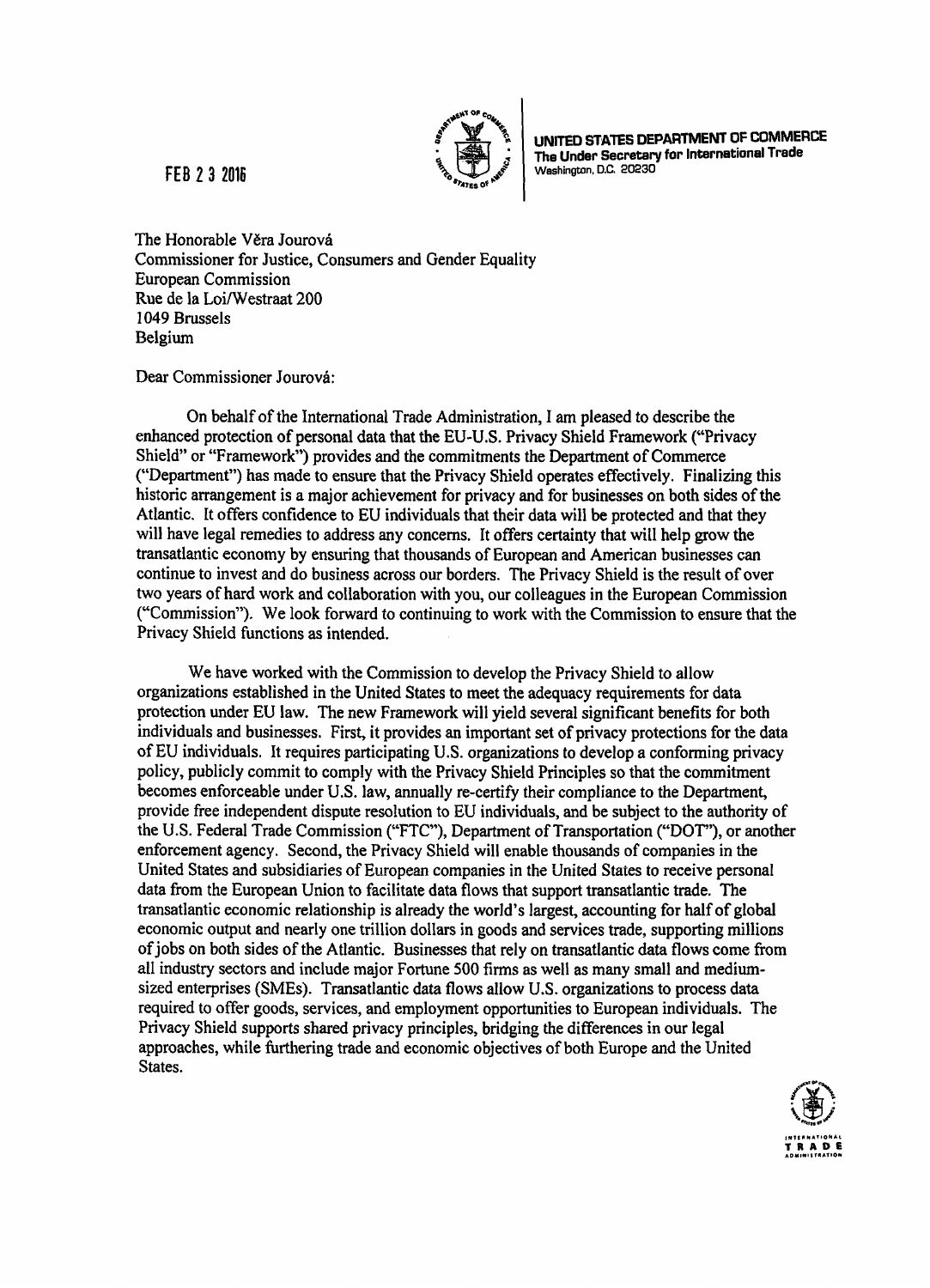While a company's decision to self-certify to this new Framework will be voluntary, once a company publicly commits to the Privacy Shield, its commitment is enforceable under U.S. law by either the Federal Trade Commission or Department of Transportation, depending on which authority has jurisdiction over the Privacy Shield organization.

# **Enhancements under the Privacy Shield Principles**

The resulting Privacy Shield strengthens the protection of privacy by:

- requiring additional information be provided to individuals in the Notice Principle, including a declaration of the organization's participation in the Privacy Shield, a statement of the individual's right to access personal data, and the identification of the relevant independent dispute resolution body;
- strengthening protection of personal data that is transferred from a Privacy Shield organization to a third party controller by requiring the parties to enter into a contract that provides that such data may only be processed for limited and specified purposes consistent with the consent provided by the individual and that the recipient will provide the same level of protection as the Principles;
- strengthening protection of personal data that is transferred from a Privacy Shield organization to a third party agent, including by requiring a Privacy Shield organization to: take reasonable and appropriate steps to ensure that the agent effectively processes the personal information transferred in a manner consistent with the organization's obligations under the Principles; upon notice, take reasonable and appropriate steps to stop and remediate unauthorized processing; and provide a summary or a representative copy of the relevant privacy provisions of its contract with that agent to the Department upon request;
- providing that a Privacy Shield organization is responsible for the processing of personal information it receives under the Privacy Shield and subsequently transfers to a third party acting as an agent on its behalf, and that the Privacy Shield organization shall remain liable under the Principles if its agent processes such personal information in a manner inconsistent with the Principles, unless the organization proves that it is not responsible for the event giving rise to the damage;
- clarifying that Privacy Shield organizations must limit personal information to the information that is relevant for the purposes of processing;
- requiring an organization to annually certify with the Department its commitment to apply the Principles to information it received while it participated in the Privacy Shield if it leaves the Privacy Shield and chooses to keep such data;
- requiring that independent recourse mechanisms be provided at no cost to the individual;
- requiring organizations and their selected independent recourse mechanisms to respond promptly to inquiries and requests by the Department for information relating to the Privacy Shield;
- requiring organizations to respond expeditiously to complaints regarding compliance with the Principles referred by EU Member State authorities through the Department; and
- requiring a Privacy Shield organization to make public any relevant Privacy Shieldrelated sections of any compliance or assessment report submitted to the FTC if it becomes subject to an FTC or court order based on non-compliance.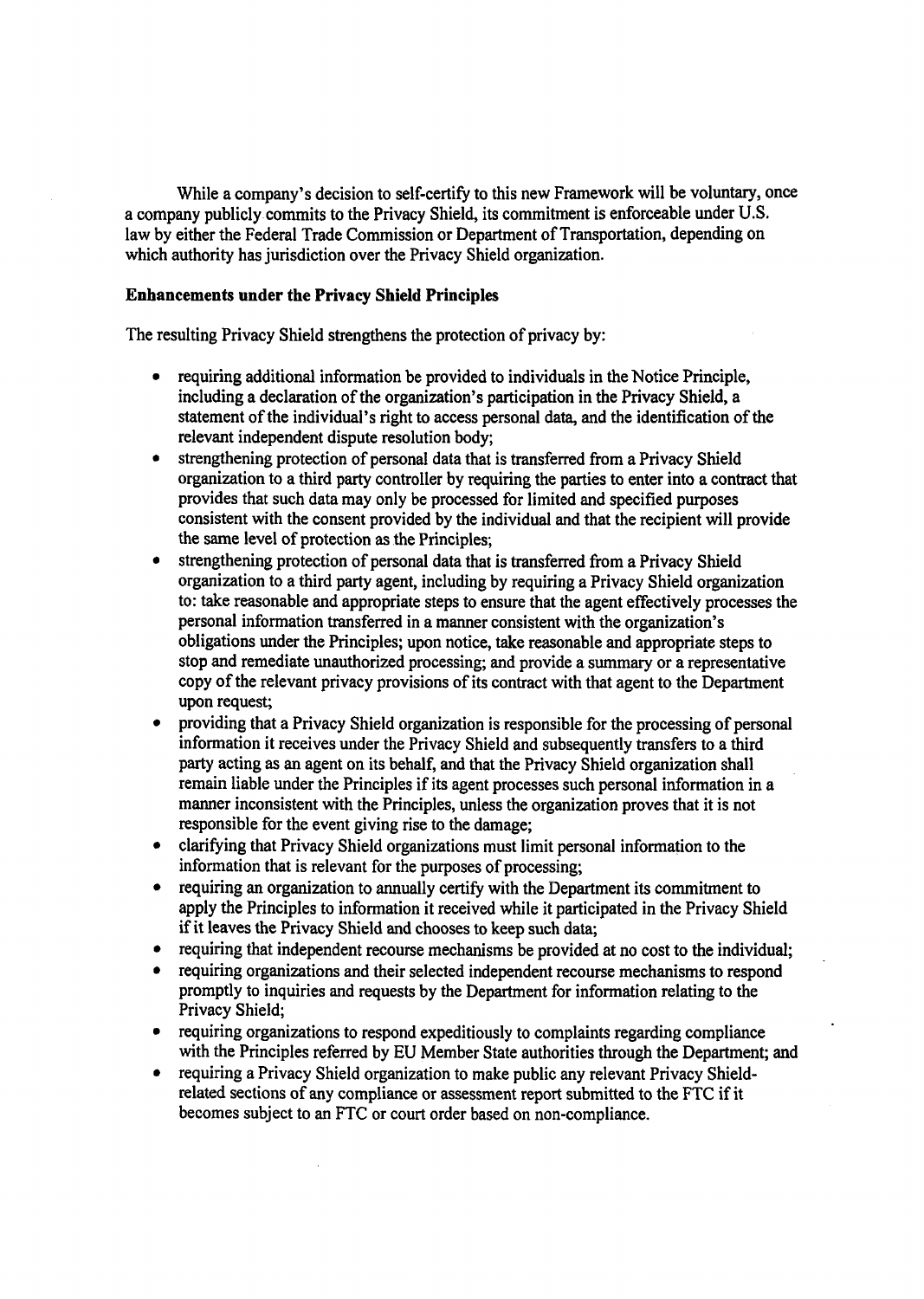# **Administration and Supervision of the Privacy Shield Program by the Department of Commerce**

The Department reiterates its commitment to maintain and make available to the public an authoritative list of U.S. organizations that have self-certified to the Department and declared their commitment to adhere to the Principles (the "Privacy Shield List"). The Department will keep the Privacy Shield List up to date by removing organizations when they voluntarily withdraw, fail to complete the annual re-certification in accordance with the Department's procedures, or are found to persistently fail to comply. The Department will also maintain and make available to the public an authoritative record of U.S. organizations that had previously self-certified to the Department, but that have been removed from the Privacy Shield List, including those that were removed for persistent failure to comply with the Principles. The Department will identify the reason each organization was removed.

In addition, the Department commits to strengthening the administration and supervision of the Privacy Shield. Specifically, the Department will:

Provide Additional Information on the Privacy Shield Website

- maintain the Privacy Shield List, as well as a record of those organizations that previously self-certified their adherence to the Principles, but which are no longer assured of the benefits of the Privacy Shield;
- include a prominently placed explanation clarifying that all organizations removed from the Privacy Shield List are no longer assured of the benefits of the Privacy Shield, but must nevertheless continue to apply the Principles to the personal information that they received while they participated in the Privacy Shield for as long as they retain such information; and
- provide a link to the list of Privacy Shield-related FTC cases maintained on the FTC website.

Verify Self-Certification Requirements

- prior to finalizing an organization's self-certification (or annual re-certification) and placing an organization on the Privacy Shield List, verify that the organization has:
	- o provided required organization contact information;
	- o described the activities of the organization with respect to personal information received from the EU;
	- o indicated what personal information is covered by its self-certification;
	- o if the organization has a public website, provided the web address where the privacy policy is available and the privacy policy is accessible at the web address provided, or if an organization does not have a public website, provided where the privacy policy is available for viewing by the public;
	- o included in its relevant privacy policy a statement that it adheres to the Principles and if the privacy policy is available online, a hyperlink to the Department's Privacy Shield website;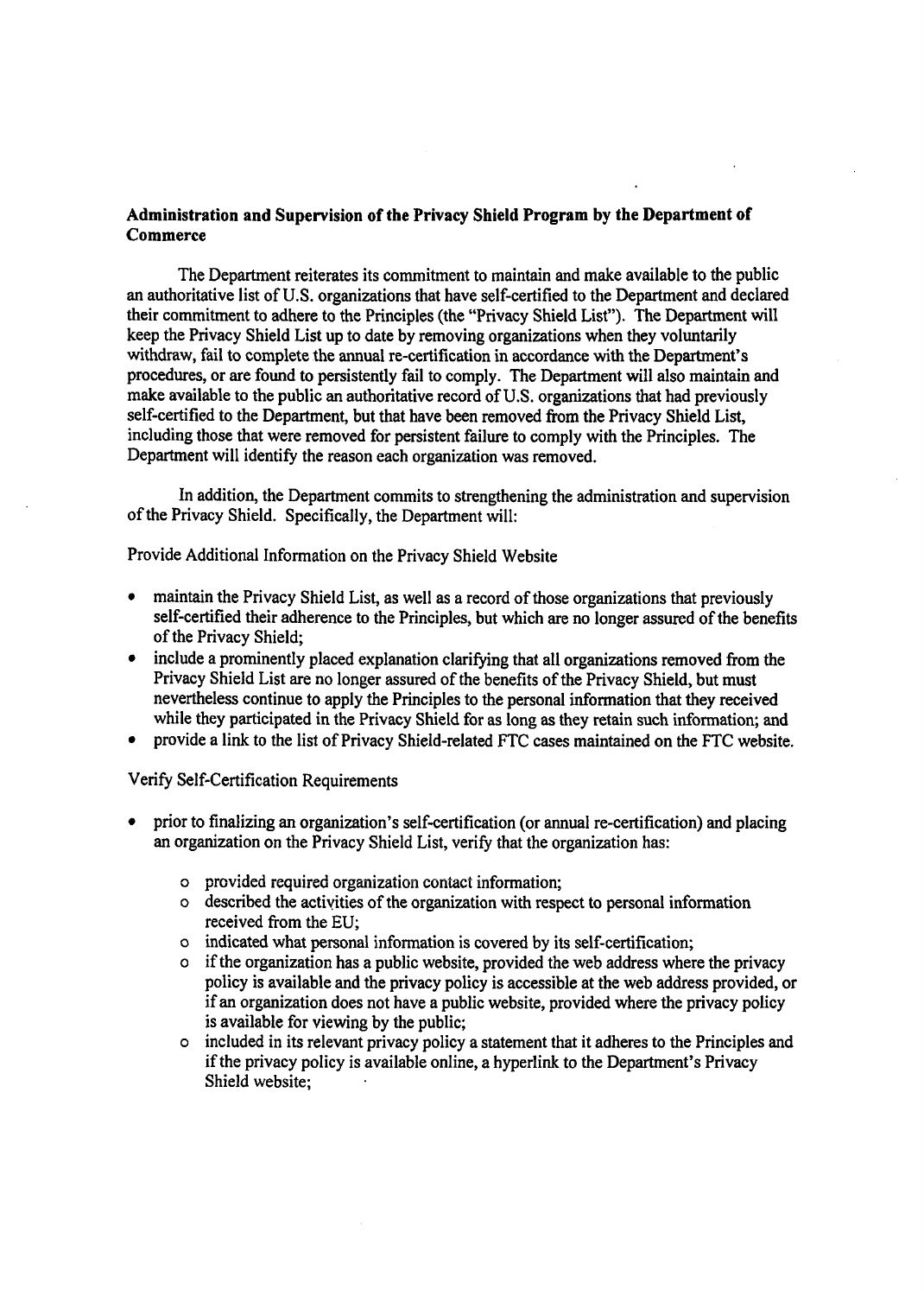- o identified the specific statutory body that has jurisdiction to hear any claims against the organization regarding possible unfair or deceptive practices and violations of laws or regulations governing privacy (and that is listed in the Principles or a future annex to the Principles);
- $\circ$  if the organization elects to satisfy the requirements in points (a)(i) and (a)(iii) of the Recourse, Enforcement and Liability Principle by committing to cooperate with the appropriate EU data protection authorities ("DPAs"), indicated its intention to cooperate with DPAs in the investigation and resolution of complaints brought under the Privacy Shield, notably to respond to their inquiries when EU data subjects have brought their complaints directly to their national DPAs;
- o identified any privacy program in which the organization is a member;
- $\circ$  identified the method of verification of assuring compliance with the Principles (e.g., in-house, third party);
- o identified, both in its self-certification submission and in its privacy policy, the independent recourse mechanism that is available to investigate and resolve complaints;
- o included in its relevant privacy policy, if the policy is available online, a hyperlink to the website or complaint submission form of the independent recourse mechanism that is available to investigate unresolved complaints; and
- o if the organization has indicated that it intends to receive human resources information transferred from the EU for use in the context of the employment relationship, declared its commitment to cooperate and comply with DPAs to resolve complaints concerning its activities with regard to such data, provided the Department with a copy of its human resources privacy policy, and provided where the privacy policy is available for viewing by its affected employees.
- work with independent recourse mechanisms to verify that the organizations have in fact registered with the relevant mechanism indicated in their self-certification submissions, where such registration is required.

# Expand Efforts to Follow Up with Organizations That Have Been Removed from the Privacy Shield List

- notify organizations that are removed from the Privacy Shield List for "persistent failure to comply" that they are not entitled to retain information collected under the Privacy Shield; and
- send questionnaires to organizations whose self-certifications lapse or who have voluntarily withdrawn from the Privacy Shield to verify whether the organization will return, delete, or continue to apply the Principles to the personal information that they received while they participated in the Privacy Shield, and if personal information will be retained, verify who within the organization will serve as an ongoing point of contact for Privacy Shield-related questions.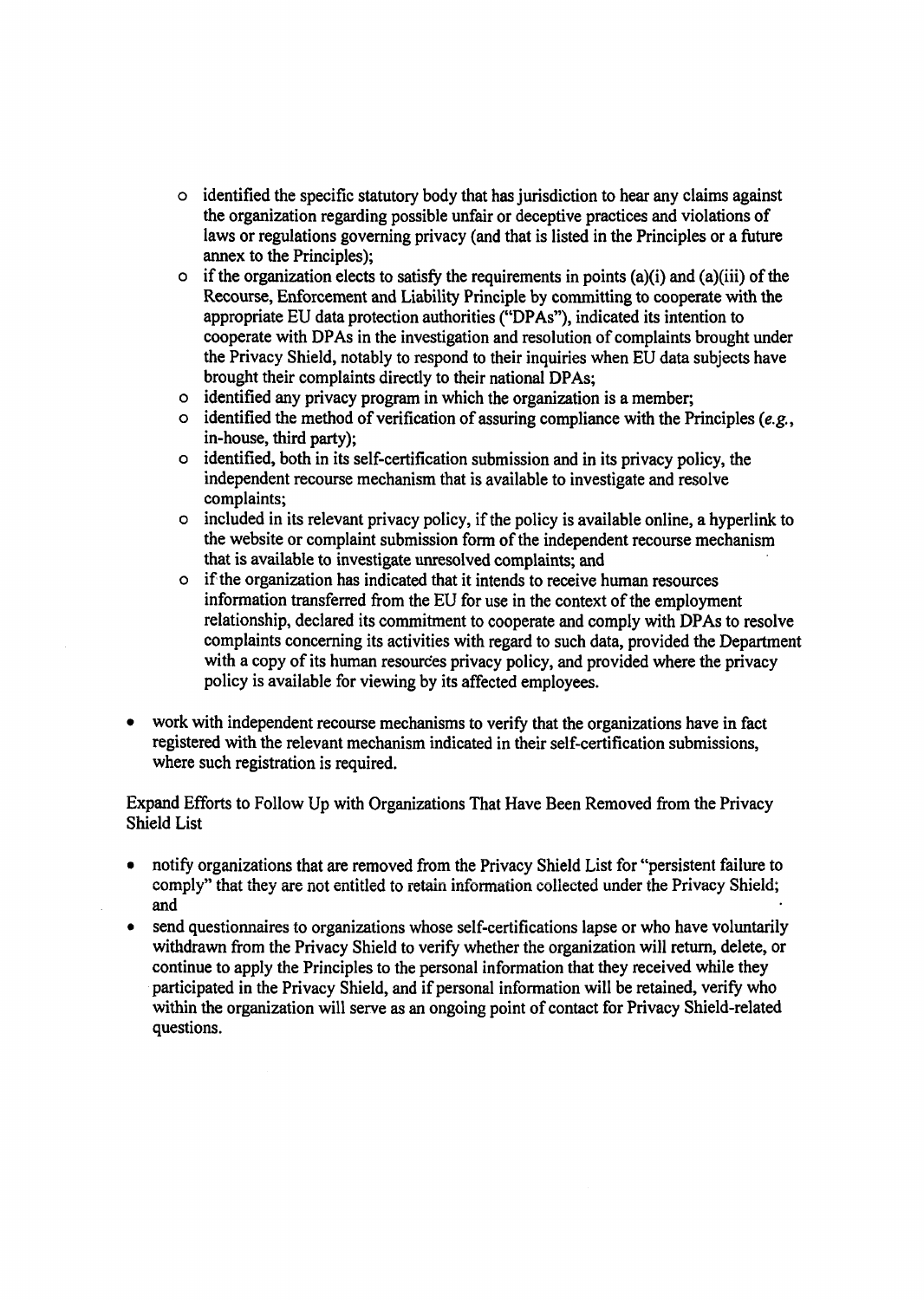Search for and Address False Claims of Participation

- review the privacy policies of organizations that have previously participated in the Privacy Shield program, but that have been removed from the Privacy Shield List to identify any false claims of Privacy Shield participation;
- on an ongoing basis, when an organization: (a) withdraws from participation in the Privacy Shield, (b) fails to recertify its adherence to the Principles, or (c) is removed as a participant in the Privacy Shield notably for "persistent failure to comply," undertake, on an *ex officio*  basis, to verify that the organization has removed from any relevant published privacy policy any references to the Privacy Shield that imply that the organization continues to actively participate in the Privacy Shield and is entitled to its benefits. Where the Department finds that such references have not been removed, the Department will warn the organization that the Department will, as appropriate, refer matters to the relevant agency for potential enforcement action if it continues to make the claim of Privacy Shield certification. If the organization neither removes the references nor self-certifies its compliance under the Privacy Shield, the Department will ex *officio* refer the matter to the FTC, DOT, or other appropriate enforcement agency or, in appropriate cases, take action to enforce the Privacy Shield certification mark;
- undertake other efforts to identify false claims of Privacy Shield participation and improper use of the Privacy Shield certification mark, including by conducting Internet searches to identify where images of the Privacy Shield certification mark are being displayed and references to Privacy Shield in organizations' privacy policies;
- promptly address any issues that we identify during our *ex officio* monitoring of false claims of participation and misuse of the certification mark, including warning organizations misrepresenting their participation in the Privacy Shield program as described above;
- take other appropriate corrective action, including pursuing any legal recourse the Department is authorized to take and referring matters to the FTC, DOT, or another appropriate enforcement agency; and
- promptly review and address complaints about false claims of participation that we receive.

The Department will undertake reviews of privacy policies of organizations to more effectively identify and address false claims of Privacy Shield participation. Specifically, the Department will review the privacy policies of organizations whose self-certification has lapsed due to their failure to re-certify adherence to the Principles. The Department will conduct this type of review to verify that such organizations have removed from any relevant published privacy policy any references that imply that the organizations continue to actively participate in the Privacy Shield. As a result of these types of reviews, we will identify organizations that have not removed such references and send those organizations a letter from the Department's Office of General Counsel warning of potential enforcement action if the references are not removed. The Department will take follow-up action to ensure that the organizations either remove the inappropriate references or re-certify their adherence to the Principles. In addition, the Department will undertake efforts to identify false claims of Privacy Shield participation by organizations that have never participated in the Privacy Shield program, and will take similar corrective action with respect to such organizations.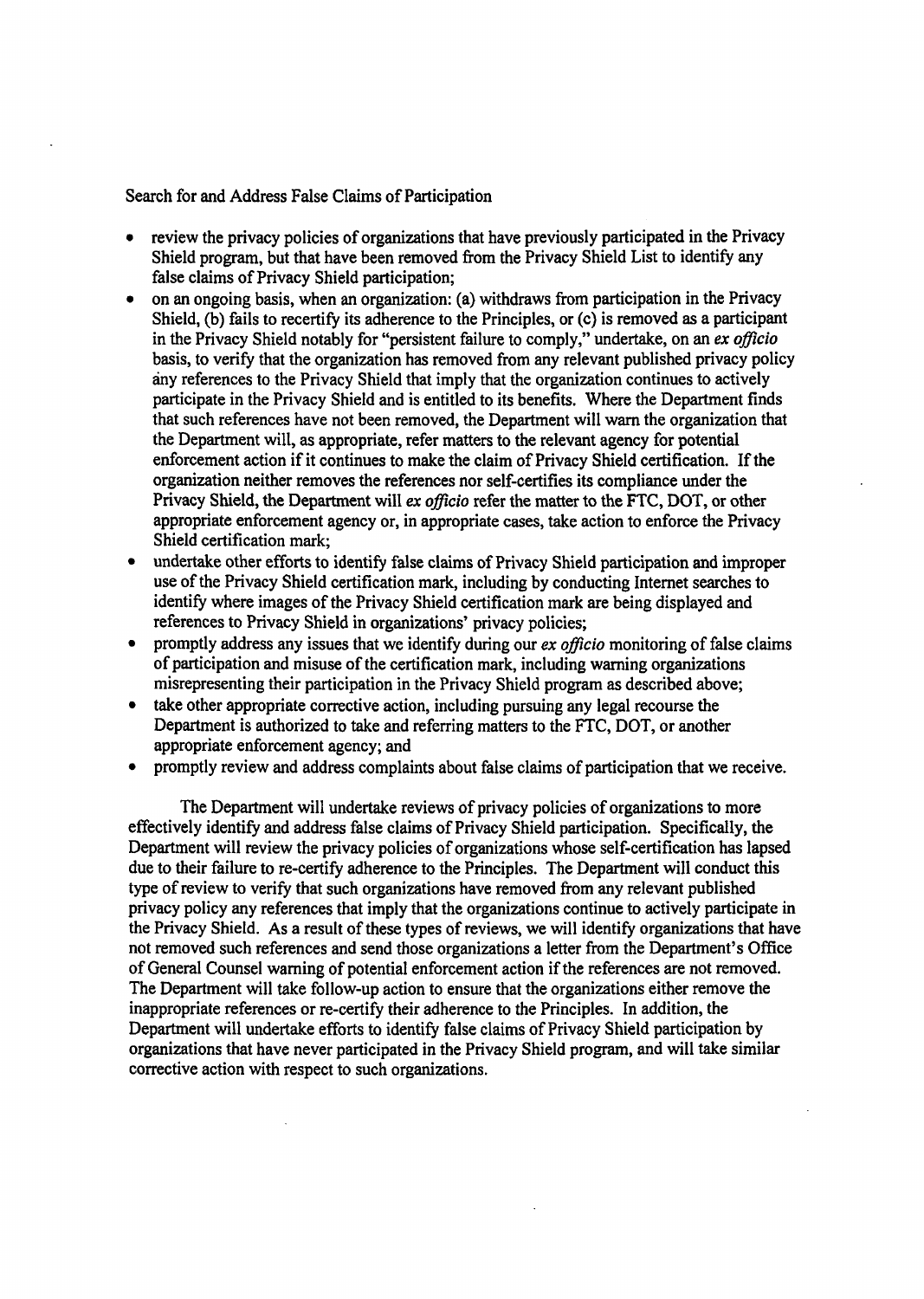Conduct Periodic *ex officio* Compliance Reviews and Assessments of the Program

- on an ongoing basis, monitor effective compliance, including through sending detailed questionnaires to participating organizations, to identify issues that may warrant further follow-up action. In particular, such compliance reviews shall take place when: (a) the Department has received specific non-frivolous complaints about an organization's compliance with the Principles, (b) an organization does not respond satisfactorily to inquiries by the Department for information relating to the Privacy Shield, or (c) there is credible evidence that an organization does not comply with its commitments under the Privacy Shield. The Department shall, when appropriate, consult with the competent data protection authorities about such compliance reviews; and
- assess periodically the administration and supervision of the Privacy Shield program to ensure that monitoring efforts are appropriate to address new issues as they arise.

The Department has increased the resources that will be devoted to the administration and supervision of the Privacy Shield program, including doubling the number of staff responsible for the administration and supervision of the program. We will continue to dedicate appropriate resources to such efforts to ensure effective monitoring and administration of the program.

# Tailor the Privacy Shield Website to Targeted Audiences

The Department will tailor the Privacy Shield website to focus on three target audiences: EU individuals, EU businesses, and U.S. businesses. The inclusion of material targeted directly to EU individuals and EU businesses will facilitate transparency in a number of ways. With regard to EU individuals, it will clearly explain: (1) the rights the Privacy Shield provides to EU individuals; (2) the recourse mechanisms available to EU individuals when they believe an organization has breached its commitment to comply with the Principles; and (3) how to find information pertaining to an organization's Privacy Shield self-certification. With regard to EU businesses, it will facilitate verification of: (1) whether an organization is assured of the benefits of the Privacy Shield; (2) the type of information covered by an organization's Privacy Shield self-certification; (3) the privacy policy that applies to the covered information; and (4) the method the organization uses to verify its adherence to the Principles.

#### Increase Cooperation with DPAs

To increase opportunities for cooperation with DPAs, the Department will establish a dedicated contact at the Department to act as a liaison with DPAs. In instances where a DPA believes that an organization is not complying with the Principles, including following a complaint from an EU individual, the DPA can reach out to the dedicated contact at the Department to refer the organization for further review. The contact will also receive referrals regarding organizations that falsely claim to participate in the Privacy Shield, despite never having self-certified their adherence to the Principles. The contact will assist DPAs seeking information related to a specific organization's self-certification or previous participation in the program, and the contact will respond to DPA inquiries regarding the implementation of specific Privacy Shield requirements. Second, the Department will provide DPAs with material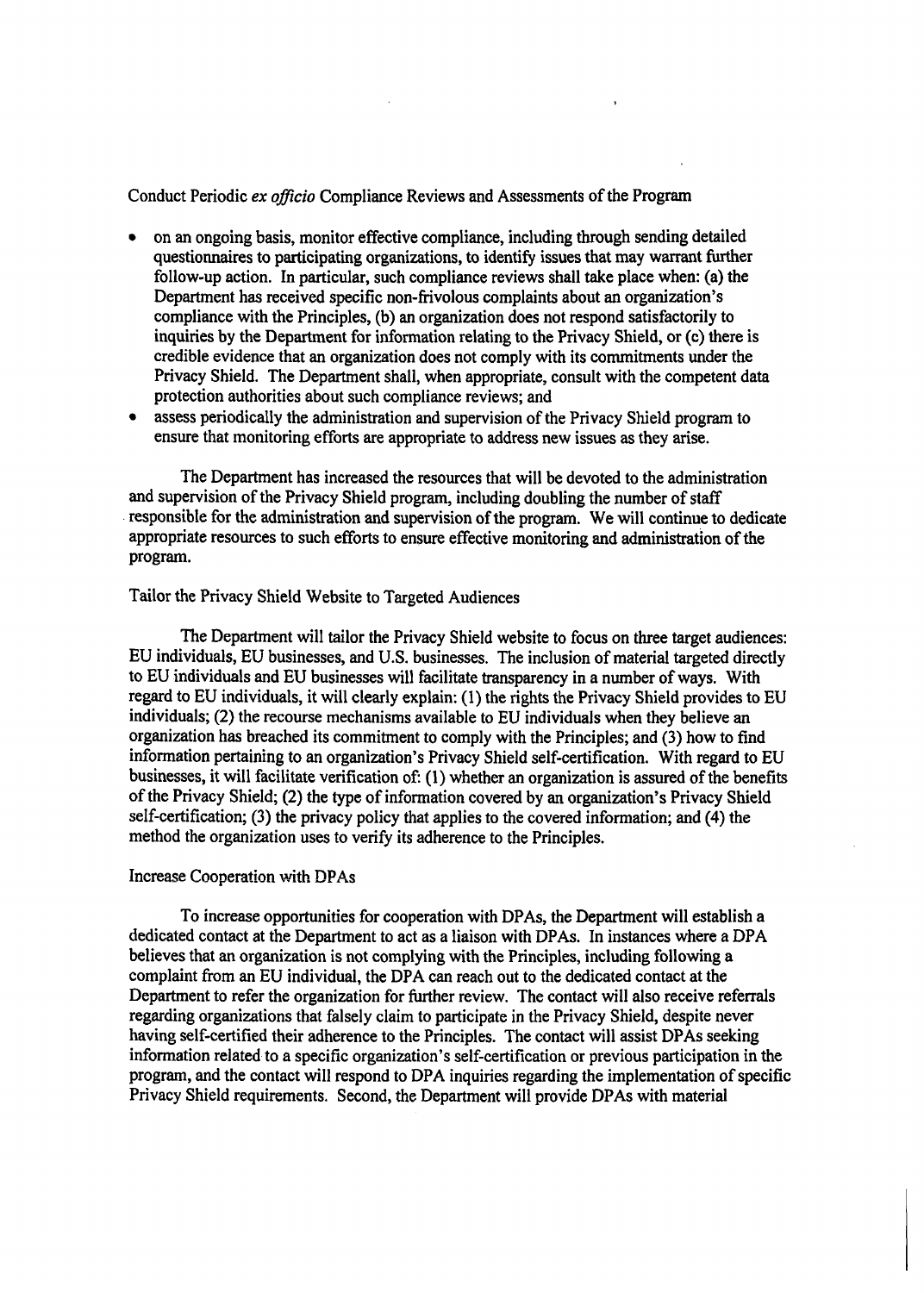regarding the Privacy Shield for inclusion on their own websites to increase transparency for EU individuals and EU businesses. Increased awareness regarding the Privacy Shield and the rights and responsibilities it creates should facilitate the identification of issues as they arise, so that these can be appropriately addressed.

#### Facilitate Resolution of Complaints about Non-Compliance

The Department, through the dedicated contact, will receive complaints referred to the Department by a DPA that a Privacy Shield organization is not complying with the Principles. The Department will make its best effort to facilitate resolution of the complaint with the Privacy Shield organization. Within 90 days after receipt of the complaint, the Department will provide an update to the DPA. To facilitate the submission of such complaints, the Department will create a standard form for DP As to submit to the Department's dedicated contact. The dedicated contact will track all referrals from DPAs received by the Department, and the Department will provide in the annual review described below a report analyzing in aggregate the complaints it receives each year.

### Adopt Arbitral Procedures and Select Arbitrators in Consultation with the Commission

The Department will fulfill its commitments under Annex I and publish the procedures after agreement has been reached.

#### Joint Review Mechanism of the Functioning of the Privacy Shield

The Department of Commerce, the FTC, and other agencies, as appropriate, will hold annual meetings with the Commission, interested DP As, and appropriate representatives from the Article 29 Working Party, where the Department will provide updates on the Privacy Shield program. The annual meetings will include discussion of current issues related to the functioning, implementation, supervision, and enforcement of the Privacy Shield, including referrals received by the Department from DP As, the results of *ex officio* compliance reviews, and may also include discussion of relevant changes of law.

#### National Security Exception

With respect to the limitations to the adherence to the Privacy Shield Principles for national security purposes, the General Counsel of the Office of the Director of National Intelligence, Robert Litt, has also sent a letter addressed to Justin Antonipillai and Ted Dean of the Department of Commerce, and this has been forwarded to you. This letter extensively discusses, among other things, the policies, safeguards, and limitations that apply to signals intelligence activities conducted by the U.S. In addition, this letter describes the transparency provided by the Intelligence Community about these matters. As the Commission is assessing the Privacy Shield Framework, the information in this letter provides assurance to conclude that the Privacy Shield will operate appropriately, in accordance with the Principles therein. We understand that you may raise information that has been released publicly by the Intelligence Community, along with other information, in the future to inform the annual review of the Privacy Shield Framework.